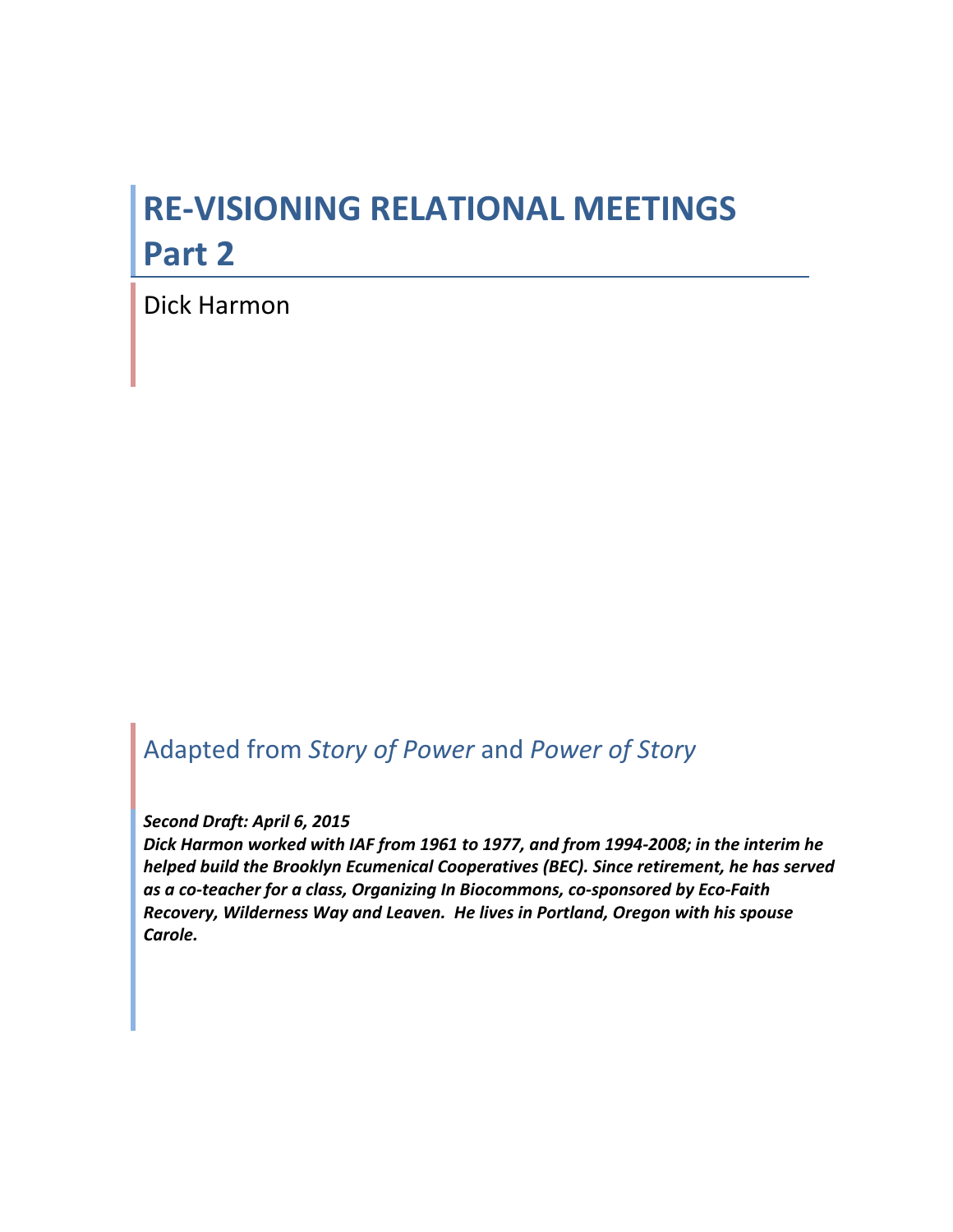## **Second Phase**

Here, the experience of I-Thou can expand.

As we reflect on the energy and mystery in each person and the process as a whole, we can perhaps begin to see a "shimmer," a "glow," a "new life" in the people we have come to know; and in our own self.

And as we experience those dimensions of life-with-others as real, we may experience the same kind of encounter not just with humans, but with other living organisms as well. This is the experience of St. Francis of Assisi, of countless indigenous people past and present, and countless naturalists, all over the planet. We begin to *recognize* Earth, with all its creatures and support systems.

We may find our selves talking with plants, other animals, even all kinds of creepers and crawlers, above and below the grass. Or our four-year old grandson may invite us to see the world as he sees it, where joy and wonder are natural and plentiful.

We may go so far as developing a daily spiritual practice, to keep ourselves open to other humans and the other living beings. We may re-visit the scriptures of our particular wisdom tradition—and other traditions— to see what they say about creation, or nature. We may feel drawn to increase our literacy about Earth's biosphere— its air, water, soil, life— and the energy of our Sun. We may wake up to the crisis of Earth's climate and species crises: our *recognition* of Earth, its species and systems, widens and deepens.

Perhaps we begin to talk all this over with people, in a new level of relational meetings. In these conversations, we may begin to see each other as revelations of more than "the world" of the political economy. We may see in each person our radical relationality with all living organisms, all of Earth's creatures, all of the work of our biosphere. An alternative world-view and practice emerge and deepen, an ancient but new creation myth, a story-system for our time.

But that discernment may also bring us into awareness that almost all of us live our everyday lives as if we have *no root connection* with Earth and its creatures and systems. Our planet, with all its life and beauty, is for most of us most of the time, an *object* merely for our use. Our culture has wrapped hundreds of millions of us in a kind of saran-wrap, sanitizing our relationships with nature, dumbing and numbing our own sensitivities, cutting us off from nature's energies and teachings. <sup>1</sup>

 $1$  A book of stories about the Native American perspective on this is *Braiding Sweetgrass: Indigenous Wisdom, Scientific Knowledge, and the Teachings of Plants*, by Robin Wall Kimmerer (Milkweed 2013.) Dr. Kimmerer is a mother, a member of the Potawatomi Nation, and a distinguished botanist. As a child, she fell in love with plants.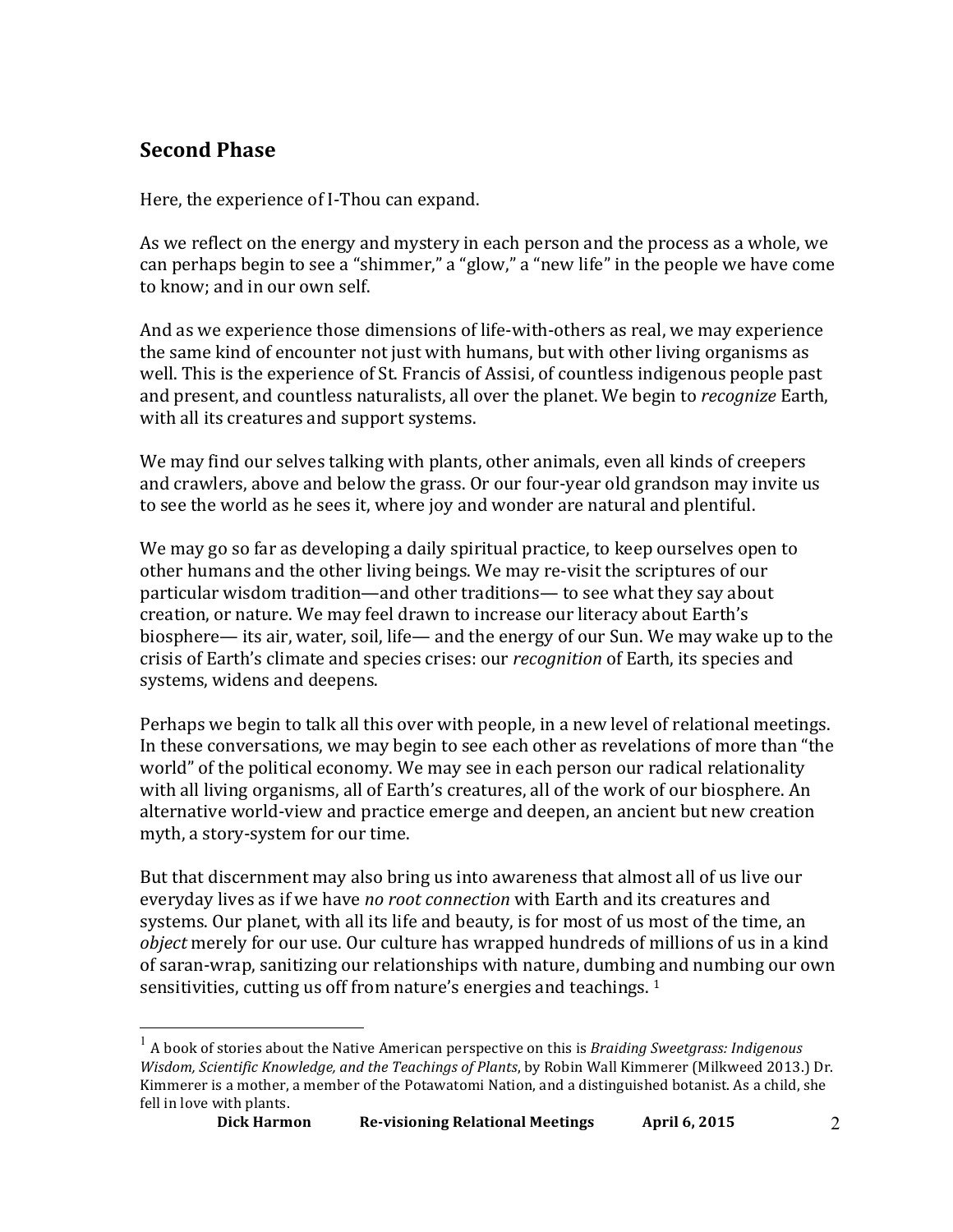We may wind up learning that, for five hundred years, the political economy of the rich hations has had us conceiving of ourselves as *separate* from *and superior* to Earth and its creatures. In this view, Earth's biosphere—our air, water, soil, life, and the Sun's energy that energizes it all, are all objects, for our sole extractive use, without respect, without recognition, without regard for the sacredness of their life.

And this realization may break in on us, cracking our walls of indifference, filling us with deepest sorrow, weeping, in full-blown grief, for the passion story of Earth and all its creatures, streams and oceans, for our own families, friends, neighbors, co-workers, and especially for our young.

In 1947, when I was ten, our family took a road trip from Chicago to LA. Coming across Idaho's panhandle, we dropped down to follow the Columbia, and stopped at a place on the river just inside Oregon. I got out of the car and walked toward the river. There, young and middler men crouched and knelt far out on rickety platforms, poised with spears, plunging and drawing them up, salmon writhing, all suspended precariously over the surging river, white water falling over and roiling around great rocks, girls taking the salmon from the spear-fishers, carrying them, some still wriggling, up the shore to their mothers, aunts and older sisters, who were cleaning and storing the finally-still fish: it was a scene beyond my world, strange but stunning, holding me then, and since.

In early 1994, shortly after Carole and I moved to Portland, we drove through the Columbia Gorge to find this place, Celilo, almost fifty years later. At the spot on the map, we stopped and walked toward the great river. Again I was stunned, for now the river was untroubled and smooth, of course, without platforms, empty of people and their work. There were a few fragile shacks up the shore, on the other side of the Union Pacific tracks. But at the river's edge, there was only a small metal page of words, telling tourists that this was the place named Celilo, now covered and smoothed over by the water held back by the dam at the Dalles. Nothing really to tell us of the great seasonal dramas here, going back several thousand years, where the indigenous people of the Pacific Northwest gathered to trade their news and goods, to fish, and to conduct their ceremonies of gratitude for creation. Almost no sign at all, except for this piece of metal and the memories of the people here then and now, and deeply placed within this once small boy now grown, unable to speak, flooded by grief for the loss, especially to the remaining tribal people, but to us all, I feel—the loss that I would say now is both social and natural, the energy and tenderness of a sacred blanket holding people, nature's place and meaning together, sundered in the early 1950s, yet still that blanket and its people, fish, river itself, and Earth—all are remembering and weeping here.

At that point of realization, we may confront the question: Has my grief over such immense damage and loss, and dread over our future suffering—has it now become a *pressure* on my family and local community?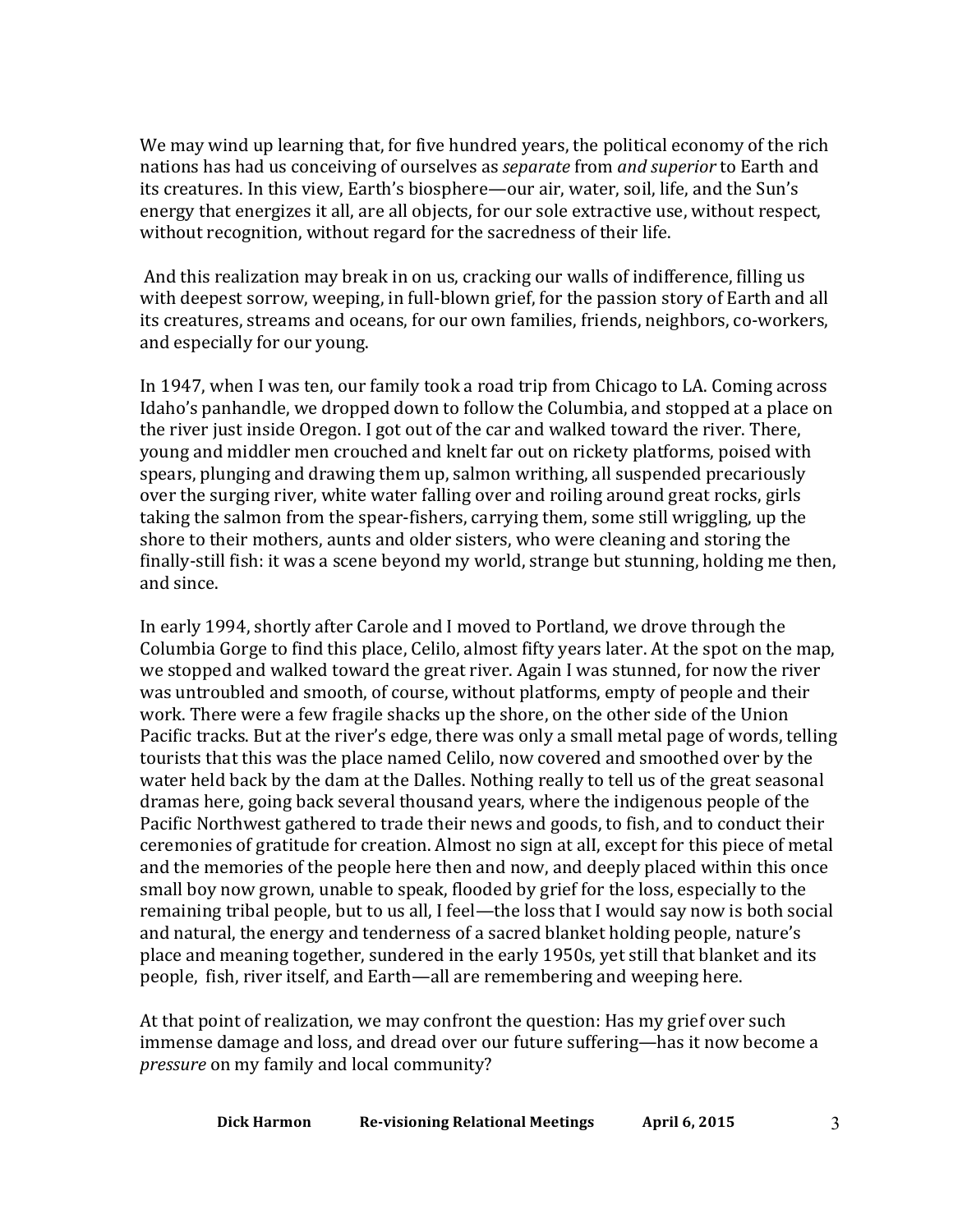But because of our relational work, we can ask the leaders of our *local* communities to look at these questions with us; we can raise all of this within our own families—and let the fur fly, perhaps learning with both sides of our brains that awakening is full of suffering, promise, and healing.

We may find that our local communities can use the relational organizing process to better understand these larger questions, and understand them among people we have come to know and trust.

For Earth's crisis, in climate and species-loss, has local expressions, everywhere. Those local expressions become serious pressures on our families and local communities. They are serious threats:

- to human health, from diseases ranging from asthma and allergies, to
- heart disease, to mental imbalances;
- $-$ to water supply and quality;
- $-$ to air quality and temperature;
- to ruined soil and costly, unsafe food;
- to forests, homes and communities, from fires, floods, slides and sprawl;
- to local and regional economies from the resulting chaos;

- to viable, even survivable futures for our children, grandchildren and greatgrandchildren.

These local expressions can be "broken down" into issuable, organizable components.

And we can take the same approach to engage the enormous *opportunity* here, in the Great Work of creating Earth-supporting local economic enterprises, saying *yes* to Creation.

High-quality relational organizing can give us the confidence, skill-set and lens to conduct real conversations with each other about what I've called the YES/NO/YES of our situation—including our massive layers of denial, and ways through them.<sup>2</sup> From these conversations, we can create appropriate public expressions of *lament* over what the system-story of our political economy, with our complicity, has done to nature, and hence to ourselves—and over what we will continue to lose.

Here is what I see as possible, in multiplying local arenas: Through our one-to-one process, as our fields of energy and imagination deepen and expand, we can begin to *transform our separation*, not just from other humans, but also from the rest of life, throughout nature. As experiencing I-Thou takes on more depth and meaning, we can come to see more clearly the scale of suffering—caused by our species' social, financial and technological inventions— in Earth's systems, hence the suffering ahead for our own families, communities and species.

 $^2$  See "Recognizing Our Grandchildren: Organizing Reconsidered." The first YES is Creation. The NO is the Threat from our political economy. The second YES is the Opportunity, the Great Work of creating the next economy, culture and politics.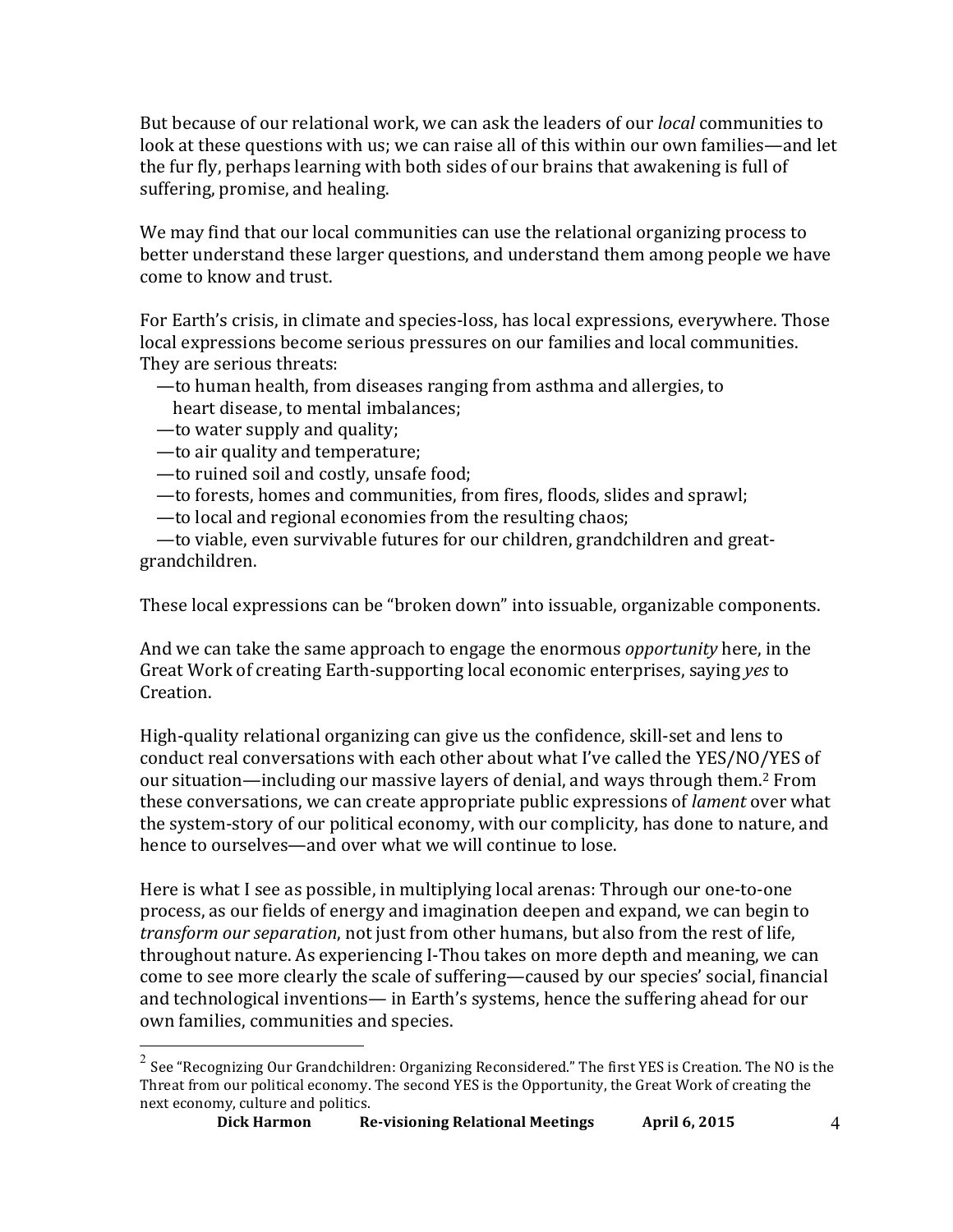We can no longer delude ourselves, by continuing to insist, in denial, that 500 years of poisoning and exterminating Earth's life-forms and systems will have no consequences: that blow-back is already here. We are inside the crisis already. And no magic of digital or money-creating technology is going to let us off the hook.

How many of the issues we're working on now in fact seem "safe" because we are *not* connecting them with our larger planetary emergency? Are we perhaps telling ourselves, "I know our house is burning down, and our kids, grandkids, and greatgrandkids are stuck inside, but let's go scrub the bathroom."?

There are times when this reality feels overwhelming. I write not to overwhelm you but to alert you and make some suggestions. Yes, we will come to places where we confront the depth of our civilization's confusion and brokenness, and to the place where there is no hope, the place where we "hit bottom" and can do nothing but moan.

But because we will have done our relational work, and have been partially healed in the process, we can have local communities where people know each other, even love each other, people who are well-acquainted with suffering, mystery and healing energy, who are therefore no long afraid to confess to each other our Earth-ruining addictions—and so may find ourselves lifted from our moaning bottom by our local community, embodying the source and expression of Earth's life, in radical relationality, what we might call I-Thou at a larger scale.

As that "outrageous" hope emerges among us in our local communities, we can adapt our life-styles together, cut our energy use together, and develop new local enterprises that do not war with nature but support it, enterprises that help us stay resilient, even survive: doing our relational work, amplifying our understanding and action, not just for our own sake, but for the sake of our children, grandchildren and greatgrandchildren.

I'll say it directly: this healing, courage and imagination can emerge from our relational work. If we do it well, we can live in dignity and die well.

### **Threat**

But effective organizers and leaders are also deeply aware of destruction, especially unnecessary destruction, and the despair it generates. I cannot testify to my experience with relational work, and the immense opportunity it opens for us, without including the great threat, the NO, the dominant culture's I-It quality, and its sources. However, due to space limits, in this paper I want to focus on the YES sides of the YES/NO/YES name for our situation—the First YES of Creation and the second YES of our Great Work, the opportunity and the I-Thou dimensions which are available to us when we put on those other glasses.